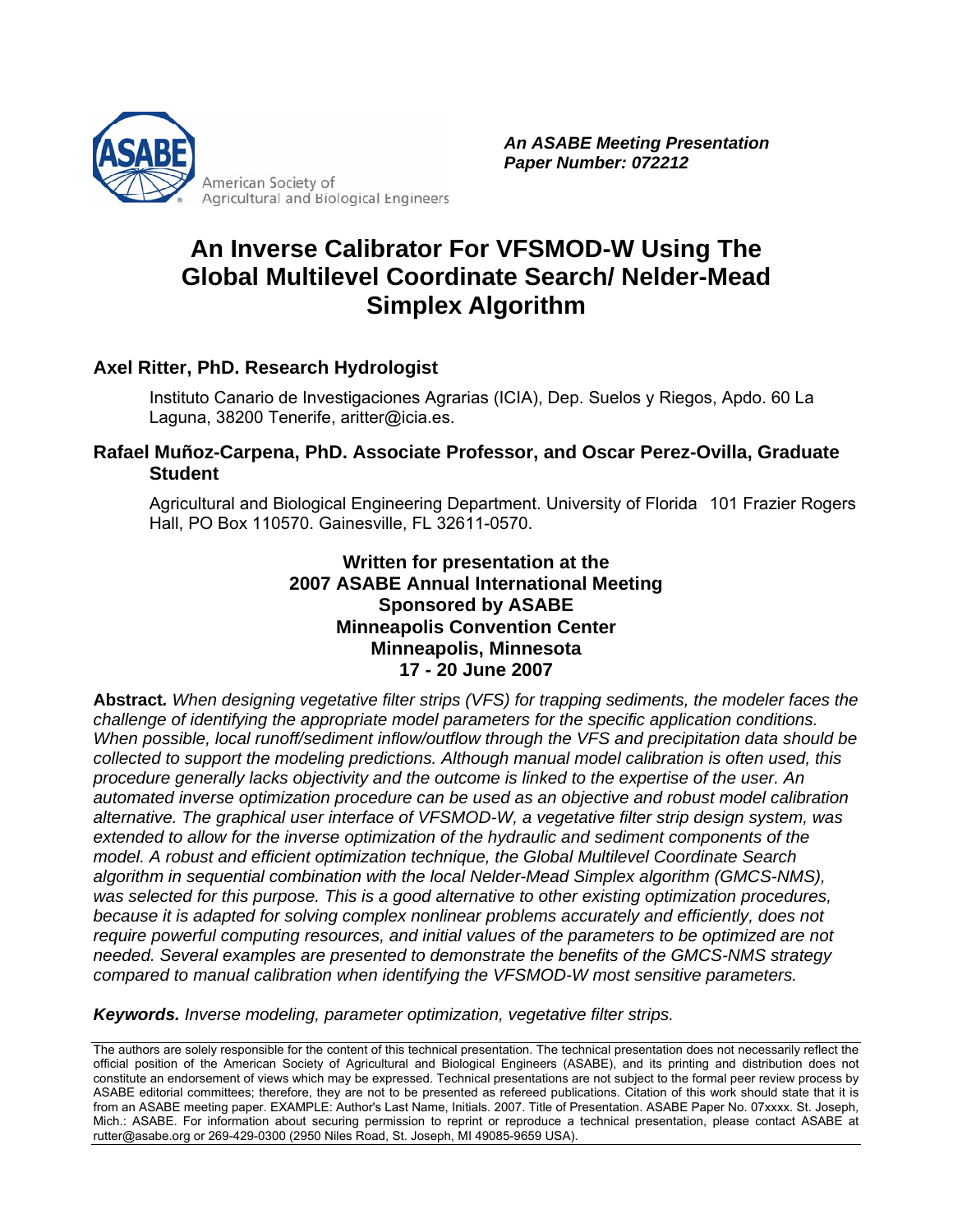# **Introduction**

Modeling water, solute, and/or sediment transport is nowadays widely used for assessing the impact of human activities on water resources and for designing best management practices to reduce these impacts. Particularly, the vegetative filter strip model system (VFSMOD-W) allows for predicting water and contaminant transport through vegetated filters. VFSMOD-W, developed by Muñoz-Carpena and Parsons (1999; 2005), simulates water and sediment transport in vegetated filters based on overland flow hydraulics and infiltration into the soil matrix. The success in modeling such processes heavily depends on the quality of the model parameters, i.e. they are representative of the hydraulic properties of the soil and the vegetated filter. A popular method for parameter estimation is manual calibration by a "trial and error" procedure comparing simulated values of runoff/sediment outflow from the vegetative filter with those experimentally measured. However, this method is time consuming; subjective, since the modeler does not know when to stop the calibration process; it is difficult to judge in which direction the parameters should be modified; and quantification of the uncertainty on the obtained parameters cannot be performed in a rigorous way. Therefore, the manual calibration method cannot ensure that the best parameter set is found. A more elaborated, complex and increasingly attractive form of parameter estimation is inverse modeling. This procedure provides effective parameters in the range of the particular model applications and overcomes the drawbacks of manual calibration (Ritter et al., 2003). Basically the process searches for the best set of parameters in an iterative way, by varying the parameters and comparing the numerical solution given by the model with the observations of a certain state variable (Lambot et al., 2002; Ritter et al., 2003; 2004). By coupling the computer model with an optimization algorithm, the parameter search consists of finding the global minimum of an objective function defined by the error between measured and simulated values. Different techniques have been developed in the past to numerically solve inverse problems. Among others, we may consider methods such as the Steepest Descendent, Newton's, Gauss, Levenberg-Marquardt, Simplex, and Global Optimization Techniques (Hopmans and Simunek, 1999). Each of these have their own advantages and drawbacks, and the success of finding the global minimum depends generally on the presence of multiple local minima in the objective function. In addition to these algorithms, the GMCS-NMS (Global Multilevel Coordinate Search combined with a Nelder Mead Simplex) is a powerful available alternative (Lambot et al., 2002; Ritter et al., 2003). This consists in the sequential combination, as described by Lambot et al., (2002), of the global optimization algorithm developed by Huyer and Neumaier (1999) and the classical Nelder-Mead Simplex (Nelder and Mead, 1965).

In this work, we have integrated the GMCS-NMS within the VFSMOD-W and its graphical user interface to allow the model users to perform automatic inverse optimization of the hydraulic and sediment transport parameters of VFSMOD-W when experimental data are available.

### **Materials and methods**

#### *Inverse modeling calibration procedure*

The inverse simulation of the flow or sediment transport parameters is carried out by minimizing an objective function, *OF*(  $\frac{1}{2}$ *b* ), that represents the error between measured and simulated values, such that it can be defined as a nonlinear least squares problem by: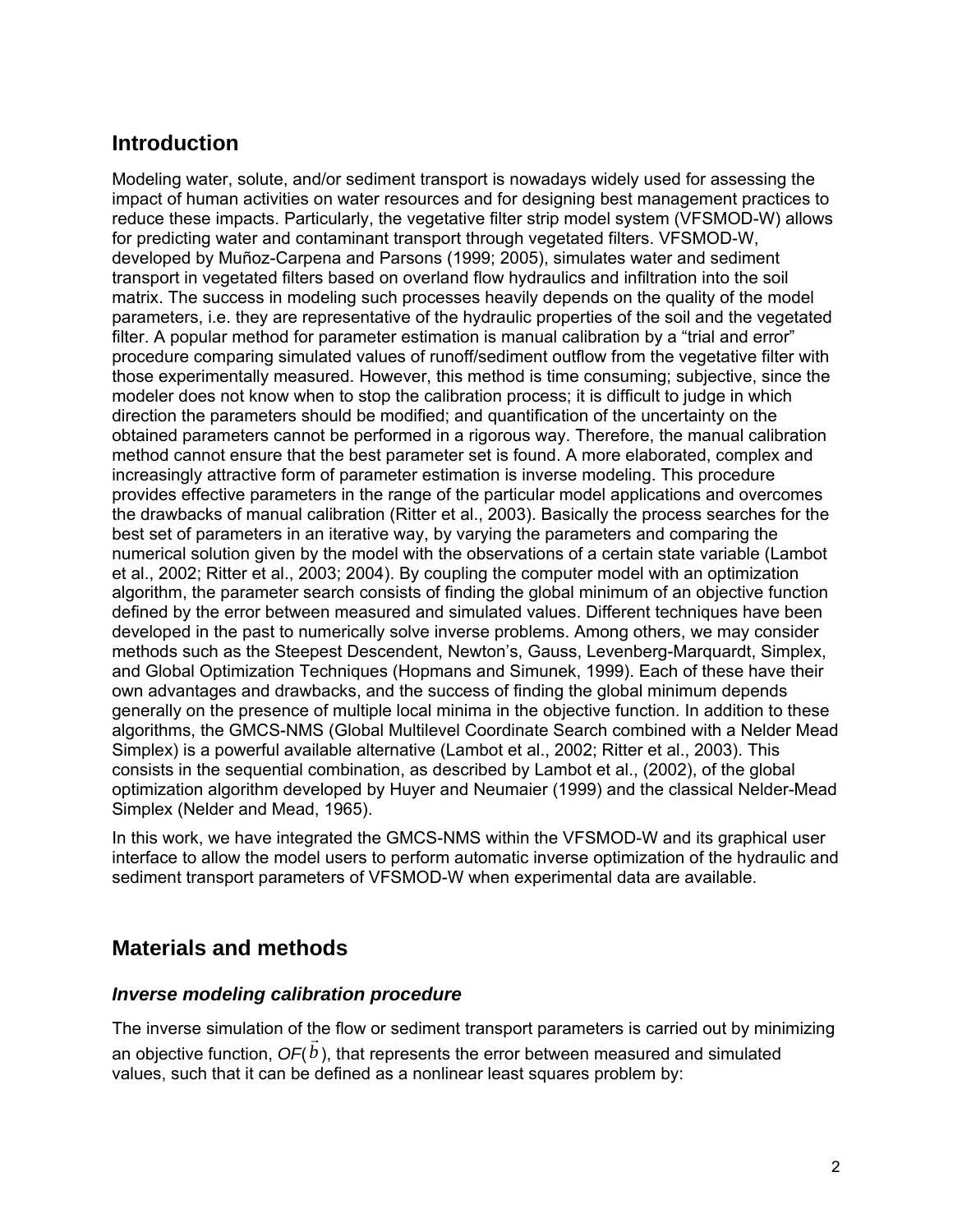$$
OF(\vec{b}) = \sum_{i=1}^{N} w_i \left[ Y_o(t_i) - Y_s(t_i, \vec{b}) \right]^2
$$
\n(1)

where the right-hand side represents the deviations between observed (*Y<sub>o</sub>*) and predicted (*Y<sub>s</sub>*) time series (hydrographs or sedimentographs) using the parameter vector *b* ; *t* is the time; *N* is the number of measurements available; and  $w<sub>i</sub>$  is the weight of a particular measurement, which denotes the measurement error and is set equal to  $s^2$ , where *s* is the standard deviation of the measured data (Lambot et al., 2002).

To perform the inverse calibration of the parameter vector  $\overline{a}$ *b* , VFSMOD is coupled with the Global Multilevel Coordinate Search, GMCS, algorithm (Huyer and Neumaier, 1999). This algorithm combines global and local search capabilities with a multilevel approach. The GMCS is a good alternative to other existing optimization algorithms, because it can deal with objective functions with complex topography, it does not require powerful computing resources, and initial values of the parameters to be optimized are not needed. To refine the minimization of the objective function, the GMCS is combined sequentially with the Nelder-Mead Simplex (NMS) algorithm (Nelder and Mead, 1965) (Fig. 1). Further details about application of GMCS-NMS to inverse modeling of soil hydraulic properties are given in Lambot et al. (2002) and Ritter et al. (2003). Furthermore, model adequacy, uncertainty and correlation associated with the estimated parameters is determined according to Hollenbeck et al. (2000) and Ritter et al. (2004).



Figure 1. Scheme for the inverse modeling procedure to calibrate the VFSMOD parameters

When calibrating parameters, some criteria must be defined to evaluate the goodness-of-fit of the model simulation using the optimized parameters. Several authors point out that to assess the performance of the model calibration, the use of a single statistic might be misleading and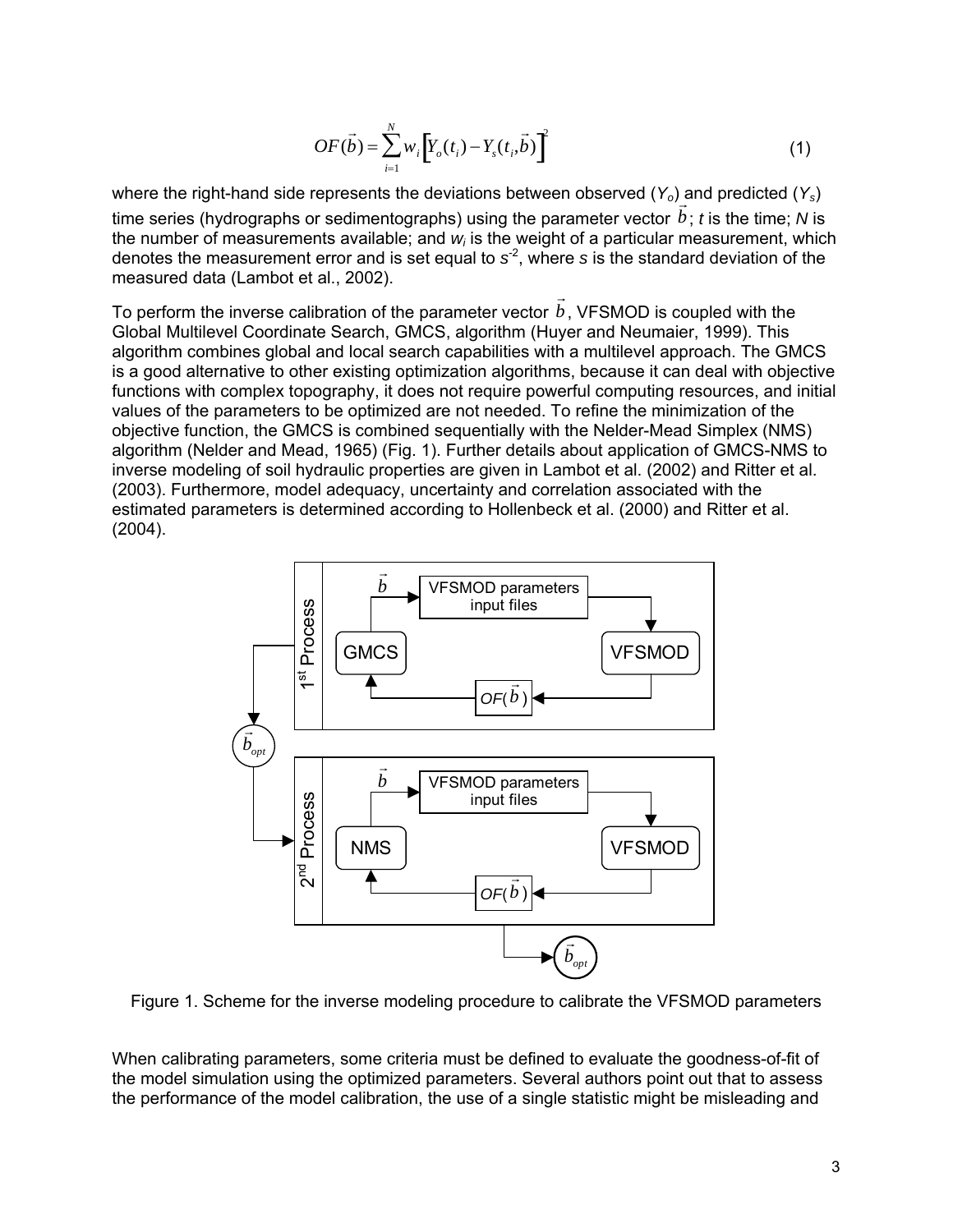more should be used along with graphical representations (Berthouex and Brown, 2002; James and Burgues, 1982; Tufte, 1983; Legates and McCabe, 1999). The goodness of fit of the simulations with the optimized parameters was evaluated in terms of the coefficient of efficiency (Nash and Sutcliffe, 1970) and the root mean square error. The coefficient of efficiency (*Ceff*) has been widely used to evaluate the performance of hydrologic models. It compares the variance about the 1:1 line (perfect agreement) to the variance of the observed data and it ranges from - $\infty$  to 1. Thereby  $C_{\text{eff}}$  = 1 implies that the plot of predicted vs. observed values matches the 1:1 line (Legates and McCabe, 1999). The root mean square error (also called residual variation or standard error of estimate), RMSE, is a useful single measure of the prediction capability of a model since it indicates the precision with which the model estimates the value of the dependent variable (Berthouex and Brown, 2002).

| <b>Statistic</b>          | Equation                                                                                                          | Best fit |
|---------------------------|-------------------------------------------------------------------------------------------------------------------|----------|
| Coefficient of efficiency | $C_{\text{eff}} = 1 - \frac{\sum_{i=1}^{N} (Y_{o_i} - Y_{s_i})^2}{\sum_{i=1}^{N} (Y_{o_i} - \overline{Y}_{o})^2}$ | 1.0      |
| Root Mean Square Error    | $RMSE = \sqrt{\sum_{i=1}^{N} (Y_{o_i} - Y_{s_i})^2}$<br>$\overline{n}$                                            | 0.0      |

Table 1. Statistics used in assessing the model performance with the optimized parameters.

#### *VFSMOD-W and User Interface Program*

The vegetative filter strip model, VFSMOD, is a field scale, mechanistic, storm-based model developed to route incoming hydrographs and sedimentographs from an adjacent field through a vegetated filter strip (Muñoz-Carpena and Parsons, 1999). The model handles time dependent hyetographs and runoff hydrographs, space distributed filter parameters (vegetation roughness or density, slope, infiltration characteristics) and varying particle sizes of incoming sediment. Model outputs include infiltration and surface runoff hydrographs and sedimentographs from the vegetated filter, and its sediment trapping efficiency. The modeling system provides an integrated environment for users that consists of a front-end graphical user interface program, VFSMOD-W, the source area program, UH, and the vegetative filter strip model, VFSMOD (Muñoz-Carpena and Parsons, 2004). The UH program was developed to generate the input datasets for VFSMOD by estimating runoff hydrographs and sediment losses from upslope source areas for a storm event. Thus, the user may generate a synthetic rainfall hyetograph based on NRCS methods (Haan et al., 1994); a runoff hydrograph based on land use and topography of the source area using the NRCS curve number and the unit hydrograph method (USDA NRCS, 1986); and sediment losses from the upslope source area using the Modified Soil Loss Equation (Wischmeier and Smith, 1978; Williams, 1975).

In addition to a design component, the graphical user interface includes also both sensitivity and uncertainty analysis in the vegetative filter strip design system (Parsons and Muñoz-Carpena, 2001). Inverse optimization of the vegetated filter properties has now been added through an additional menu option in the graphical user interface of VFSMOD-W v4.x. The calibration option in the program menu allows for estimating separately selected flow and/or sediment transport parameters. Since sediments are transported by flow, the parameters of the model flow component must be optimized first, followed by the inverse simulation of the sediment transport parameters. In VFSMOD-W v4.x, the user may indicate the project name (Muñoz-Carpena and Parsons, 2005), the files containing the measured hydrograph or sedimentograph,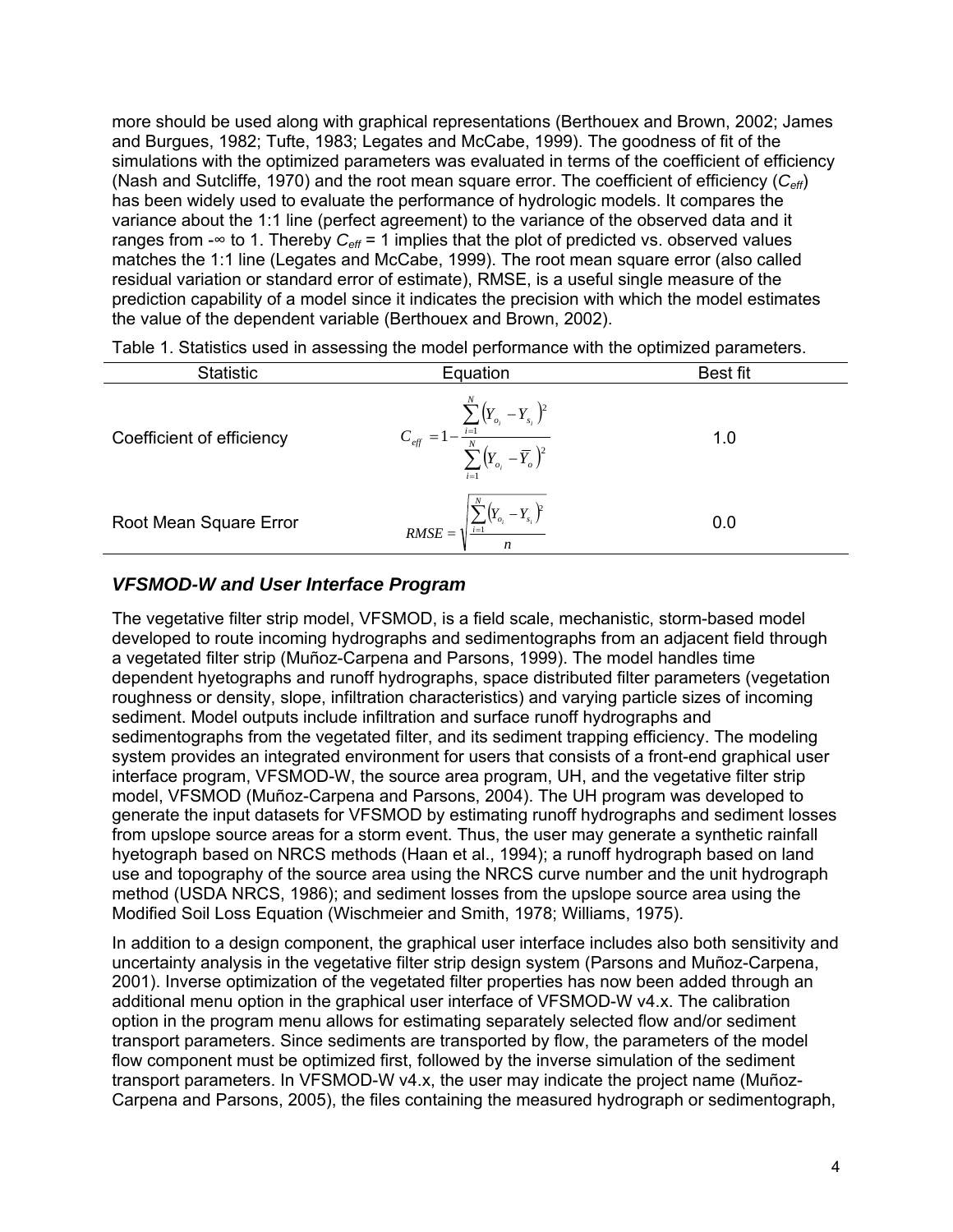and the parameter space, which is defined by those parameters to be optimized within a specified interval limited by a lower and an upper bound (Fig. 2a and 2b).

| Help                                      | File Source_Area_(UH) Filter_Strip_(VFS) Design Sensitivity Uncertainty Calibration Options |                |               |          |
|-------------------------------------------|---------------------------------------------------------------------------------------------|----------------|---------------|----------|
| Project Name                              | H071406P25.prj                                                                              |                | <b>Browse</b> |          |
| Hydrograph Measured<br>Data File          | inverse\linz_hyd.txt                                                                        |                | Browse        | Edit     |
|                                           | Select parameter(s) to be changed or calibrated:                                            |                |               |          |
| No Change Calibrate                       |                                                                                             | New value      | Min           | Max      |
| C                                         | (C) Vertical Saturated K (VKS, m/s)                                                         |                | 0.0000001     | 0.000050 |
| O<br>G<br>с                               | Average suction wetting front<br>(SAV, cm)                                                  |                |               |          |
| O<br>G.                                   | Saturated water content<br>[0S, m3/m3]                                                      |                | 0.4           | 0.65     |
| $\epsilon$<br>C                           | Initial water content<br>[01, m3/m3]                                                        |                | .125          | 0.45     |
| G<br>C<br>o                               | Maximum Surface Storage<br>(SM, cm)                                                         |                |               |          |
| O.<br>С<br>с                              | Filter fraction where ponding                                                               |                |               |          |
| G<br>C<br>o                               | is checked (SCHK, - )<br>Filter width (FWidth, m)                                           |                |               |          |
| O<br>G<br>o                               | Filter length (VL, cm)                                                                      |                |               |          |
| C.<br>G<br>C                              | Filter Manning's n<br>(RNA, s/m^1-3)                                                        |                |               |          |
| Œ<br>C                                    | Average Filter Slope                                                                        |                |               |          |
| Advanced                                  | [SOA, m/m]                                                                                  | Calibration    |               |          |
| Settings                                  | Run                                                                                         | <b>Results</b> | Cancel        | Help     |
|                                           | VFSmod Windows Editor (v 3. 0. 16) - [Inverse Calibration SEDIMENT]                         |                |               |          |
| Help<br>Project Name                      | 8 Eile Source_Area_(UH) Filter_Strip_(VFS) Design Sensitivity Uncertainty Calibration       |                | <b>Browse</b> | Options  |
| Sedimentograph                            | H071406P25.prj<br>inverse\linz_gso.txt                                                      |                | <b>Browse</b> | Edit     |
| Measured Data File<br>No Change Calibrate | Select parameter(s) to be changed or calibrated:                                            | New value      | Min           | Max      |
| С<br>с<br>О.                              | Spacing for grass steam (SS, cm)                                                            |                |               |          |
| G<br>O<br>Ю                               | Roughness-grass Manning's<br>(1/3) s/cm^1,                                                  |                |               |          |
| n<br>G.                                   | Height of grass (H, cm)                                                                     |                | 0.1           | 0.18     |
| C.<br>c<br>C                              | Roughness-bare surface<br>Manning's n (VN2,s/cm^1/3)                                        |                |               |          |
| c<br>C                                    | Portion of Particles in incoming sedi_<br>ments(d>0.0037 cm) (COARSE, %)                    |                |               |          |
| G<br>C<br>с                               | Incoming Flow sediment                                                                      |                |               |          |
| G                                         | concentration (Cl,g/cm3)<br>Porosity of deposited sedimets<br>(POR, %/100)                  |                |               |          |
| G<br>c<br>c                               | Sediment particle class, diameter<br>d50 (DP.cm)                                            |                |               |          |

Figure 2. Examples of screens for editing parameters for optimization of the model a) flow component and b) sediment component.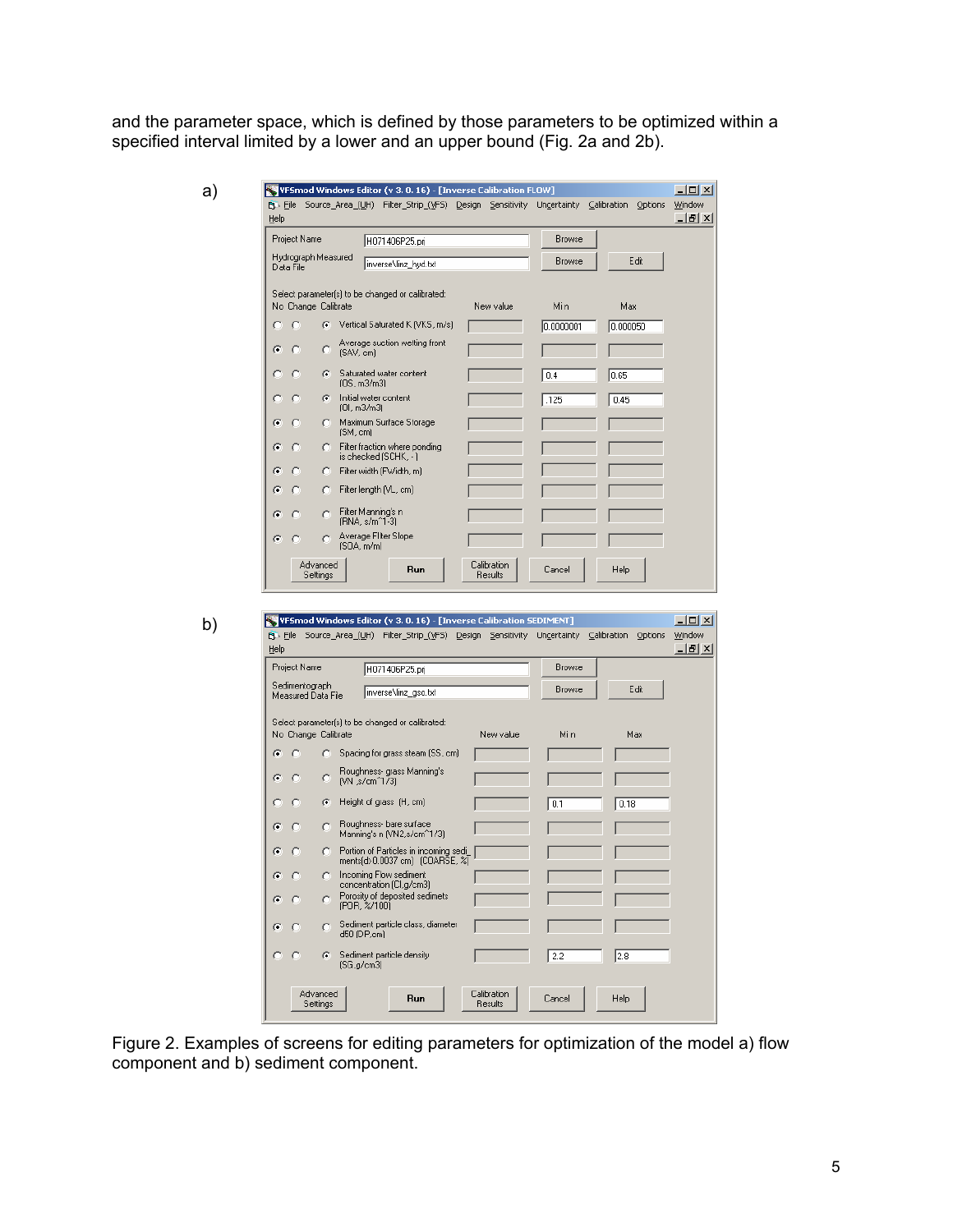Additionally, advanced settings include the numbers of iteration of the optimization process, the filename were output is stored, and the option to activate the graphical output for visual inspection during the calibration process (Fig. 3).

| Advanced Settings                         | $-$ Inl $x$  |
|-------------------------------------------|--------------|
| Number of iterations<br>(0 for automatic) | I٥           |
| Exit file name                            | fittedparam  |
| Show graph y/n                            | $G \vee G$ n |
| Constrain NMS (y/n)                       | ©y ⊛n        |
| Save Close                                | Close        |

Figure 3. Example of screen for advanced settings.

The results from the inverse modeling procedure can be viewed consisting of a numerical and a graphical output (Fig. 4). The latter shows the match between the observed hydrograph or sedimentograph with that generated by VFSMOD with the optimized parameters.

| Results Inverse Calibration |       |                                |                                           |       |                  |             |            | $ \Box$ $\times$ |
|-----------------------------|-------|--------------------------------|-------------------------------------------|-------|------------------|-------------|------------|------------------|
|                             |       |                                | C:\Projects\Test_InvVFSmod\inverse\fitted |       |                  |             |            |                  |
|                             |       | Final OF= 0.000010048447587590 |                                           |       | $\times 10^+$    |             |            |                  |
|                             |       |                                | Estimated parameters [Global Search MCS]  |       | 5                |             |            |                  |
|                             |       | 0.05000000000000               |                                           |       | 45               |             |            |                  |
|                             |       | 0.00280678342398               |                                           |       | 4                |             |            |                  |
|                             |       | 0.00207895662442               |                                           |       | 3.5              |             |            |                  |
|                             |       |                                | Estimated parameters [Local Search NMS]   |       | 3                |             |            |                  |
|                             |       | 0.05004858699846               |                                           |       | 2.5              |             |            |                  |
|                             |       | 0.00280934845802               |                                           |       | 2                |             |            |                  |
|                             |       | 0.00207951305812               |                                           |       | 1.5              |             |            |                  |
|                             | Xopt  |                                | +-90%ConfLimits                           |       |                  |             |            |                  |
| l+-95%Cl                    |       |                                |                                           |       | 0.5 <sub>1</sub> |             |            |                  |
|                             | 0.050 | 0.065                          | 0.052                                     |       | N٩<br>n          | 200<br>1000 | 300<br>400 | 5000             |
|                             | 0.003 | 0.006                          | 0.005                                     |       |                  |             |            |                  |
|                             |       |                                |                                           |       |                  |             |            |                  |
|                             |       |                                |                                           | Close |                  |             |            |                  |
|                             |       |                                |                                           |       |                  |             |            |                  |

Figure 4. Example of screen with optimization results.

The numerical output includes the parameter set with confidence limits estimated by the GMCS and the NMS. Further information related to the optimization is also available: covariance and correlation matrices, model adequacy, *RMSE*, *Ceff*, number of iterations of model execution, and total duration of the whole process.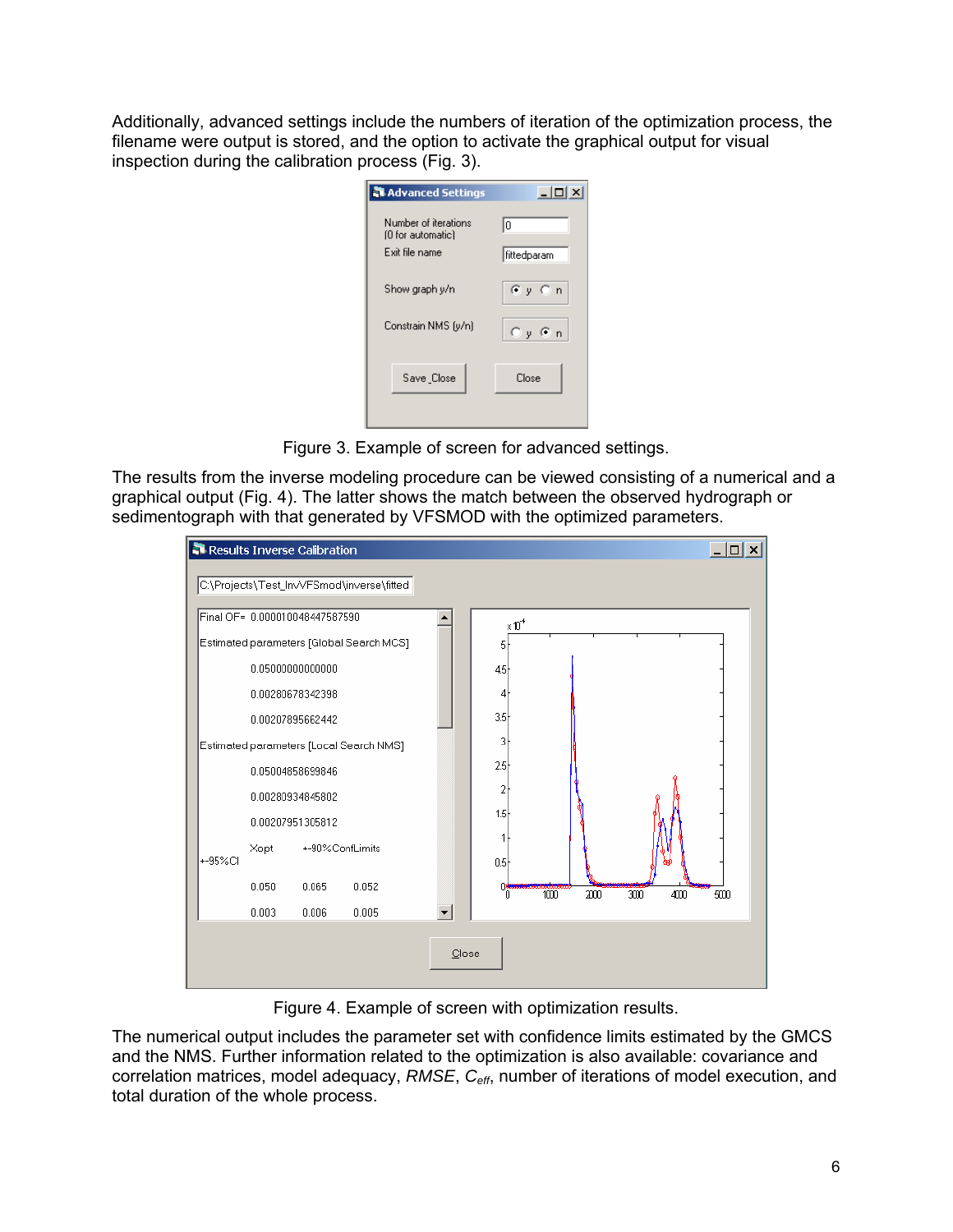#### *Additional Considerations*

Concurrent Inverse optimization of all possible parameters (Fig. 1-2) is not recommended to avoid problems of identifiability and non-uniqueness, i.e. when more than one parameter set lead to the same model response, the parameters are unidentifiable and the solution is nonunique and leads to equifinality (Beven and Freer, 2001). Instead, the optimization should focus on those parameters that the model is most sensitive to. Thus, it is recommended to choose the parameter to optimize based on an initial sensitivity analysis (Muñoz-Carpena et al., 2007). Parameter correlation should also be considered. Availability of prior information about the parameter ranges is also important (Abbaspour et al., 1997; Russo et al, 1991).

#### *Application example*

The inverse simulation procedure was tested with a natural runoff event in a 8.7 m long vegetative filter strip measured in Central Florida on July 2006. Details on the experimental setup are described in Kuo et al. (2005). Parameters of the flow component of VFSMOD selected for optimization were: the saturated hydraulic conductivity, V*KS* (m/s); the Manning's roughness coefficient, *RNA*; and the filter width, *FWIDTH* (m). Only the median particle size of the incoming sediment, *d50* (cm) was chosen for the VFSMOD sediment trapping component. The search parameter space was determined with the following intervals based on Muñoz-Carpena et al. (1999; 2007): *VKS* (m s-1) [0.000001 – 0.003]; *RNA* [0.02 – 0.6]; and *FWIDTH* (cm) [1.0 – 3.0]. Once the flow component was optimized, calibration of the sediment output was carried out by optimizing  $d_{50}$  (cm) within the interval  $[0.0003 - 0.0029]$ .

Firstly, a manual model calibration of these parameters was carried out in order to compare the traditional calibration method with the new inverse optimization procedure. This consisted of iteratively changing the selected parameters and running the corresponding simulation with VFSMOD until an adequate, but subjective, fit was achieved (*Ceff*, *RMSE* and the visual inspection of the match between observed and predicted values). The same parameter search space was used for both the automatic inverse optimization and the manual procedure.

The inverse optimization of the three flow parameters was carried out in 23 minutes (1085 iterations), and the sediment component was calibrated in 3.5 minutes (136 iterations). The time spent in the manual calibration was subjectively estimated as 210 and 94 minutes for both components, respectively. Results demonstrate the better performance of inverse modeling for the parameter estimation. Table 2 and 3 show the calibrated parameters obtained with both procedures. Notice the improvement in the goodness-of-fit criteria (higher *Ceff*, and lower *RMSE*) when performing inverse simulation instead of manual calibration. In addition the identification of the 90% confidence interval in the automatic procedure indicates the uncertainty of the calibration procedure where no such measure is available for the manual calibration.

Figures 5 and 6 allow for visual comparison of the performance of VFSMOD-W using the calibrated parameters in Tables 2 and 3, for simulating outflow rate (Fig. 5) and sediment outflow (Fig. 6).

| confidence intervals (for inverse optimization only). |                                             |                               |               |                  |                                          |
|-------------------------------------------------------|---------------------------------------------|-------------------------------|---------------|------------------|------------------------------------------|
| Material                                              | $VKS$ (m s <sup>-1</sup> ) 10 <sup>-5</sup> | RNA                           | <b>FWIDTH</b> | $C_{\text{eff}}$ | $RMSE$ (m <sup>3</sup> s <sup>-1</sup> ) |
| Manual calibration                                    | 5.20                                        | 0.60                          | 1 44 14       | <u>በ 940</u>     | $0.319 \cdot 10^{-4}$                    |
| Inverse optimization                                  | $4.44 \pm 0.16$                             | $0.440 + 0.005$ 1.879 + 0.037 |               | 0.980            | $0.185 \cdot 10^{-4}$                    |

Tabla 2. Calibrated selected parameters of the VFSMOD flow component, with 90% confidence intervals (for inverse optimization only).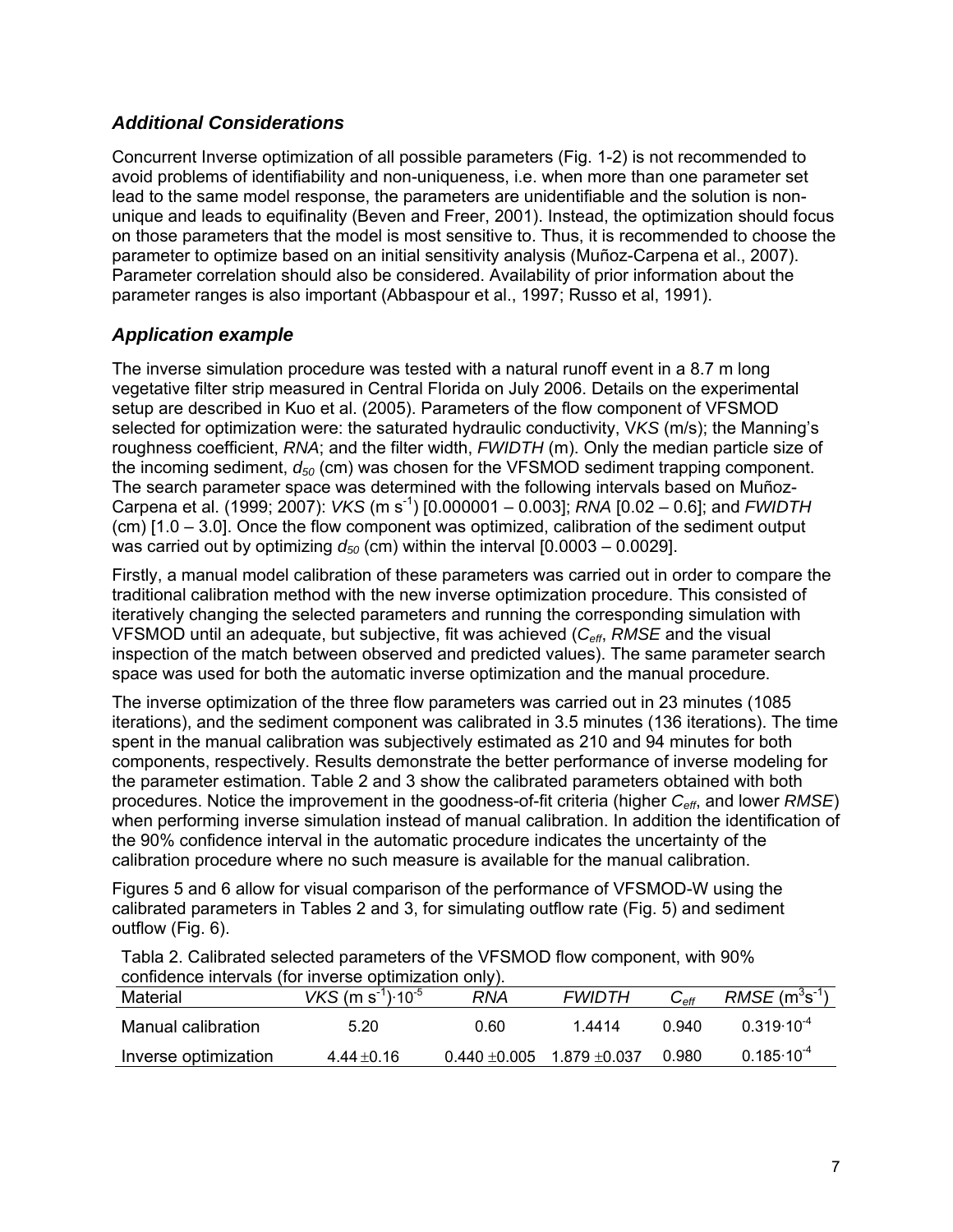Tabla 3. Calibrated selected parameters of the VFSMOD sediment component, with 90% confidence intervals (for inverse optimization only)

| Material             | $d_{50}$ (cm) $\cdot$ 10 <sup>-4</sup> | $\bm{\cup}_{\bm{\mathsf{eff}}}$ | $RMSE$ (g cm <sup>-1)</sup> |
|----------------------|----------------------------------------|---------------------------------|-----------------------------|
| Manual calibration   | 8.19                                   | 0.936                           | $0.248 \cdot 10^{-4}$       |
| Inverse optimization | $9.01 + 0.21$                          | 0.970                           | $0.170 \cdot 10^{-4}$       |



Figure 5. Example of VFSMOD-W performance using the flow component parameters obtained by inverse modeling and by manual calibration.



Figure 6. Example of VFSMOD-W performance using the sediment component parameters obtained by inverse modeling and by manual calibration.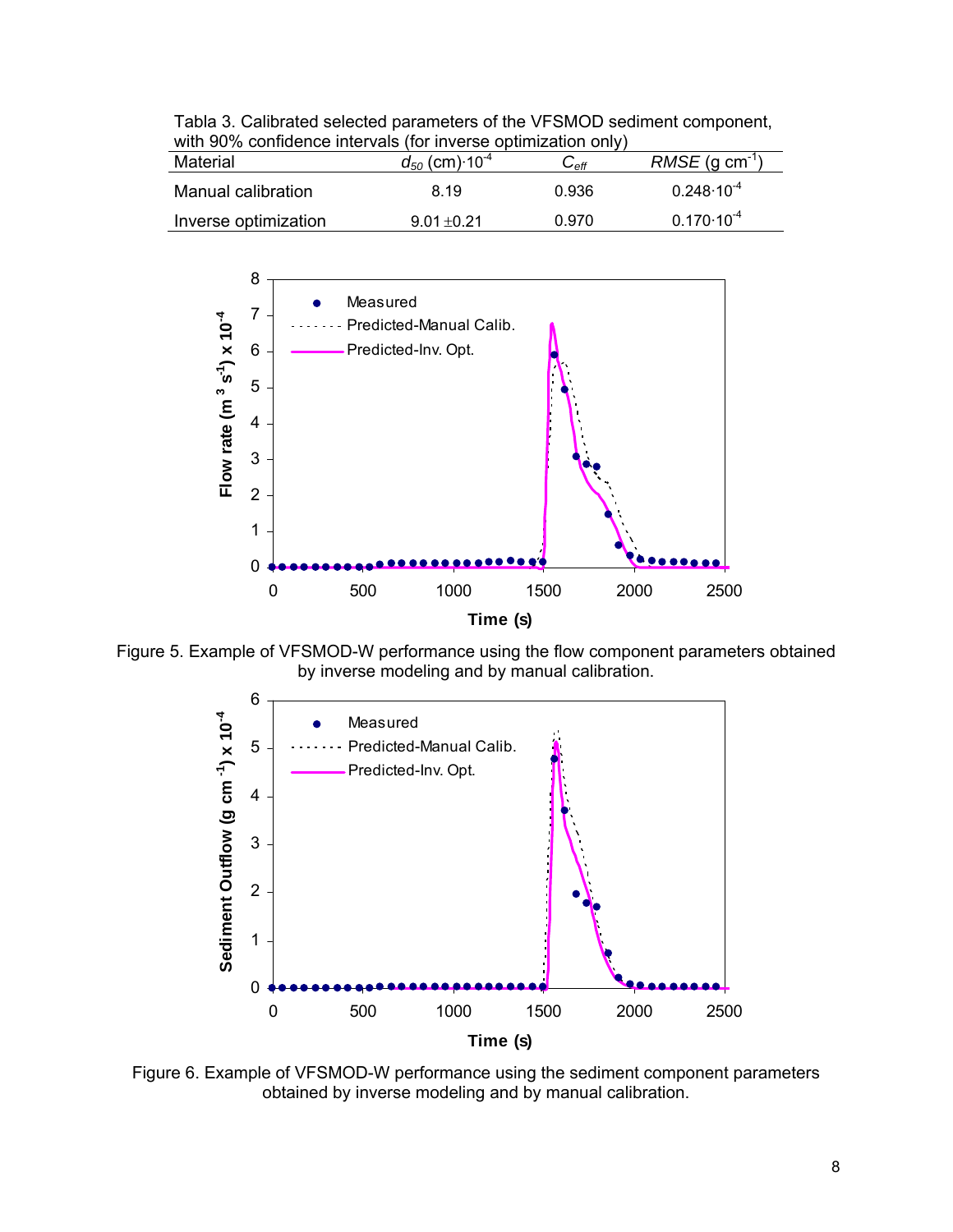# **Conclusion**

Inverse modeling capability was implemented in the vegetated filter strip modeling system, VFSMOD-W using the Global Multilevel Coordinate Search algorithm in sequential combination with the local Nelder-Mead Simplex algorithm (GMCS-NMS). Consequently, the graphical user interface of VFSMOD-W was extended to allow for the automatic inverse optimization of the hydrologic and sediment components of the model. The GMCS-NMS is a good alternative to other existing optimization algorithms, because initial values of the parameters to be optimized are not needed and it does not require powerful computing resources.

The application example presented shows the robustness and efficiency of this parameter estimation procedure with respect to the traditional manual calibration. The implementation of an easy-of-use and automatic calibrator for VFSMOD-W and its integration into the programs GUI will likely benefit modelers designing vegetative filter strips when experimental data are available. The new procedure aims to reduce the uncertainty and subjectivity typically associated to water quality model calibration tasks.

#### *Acknowledgements*

This research was supported by the FL-DEP, Bureau of Mine and Land Reclamation (Contract No. SP633) and partially with funds from the INIA-Programa Nacional de Recursos y Tecnologías Agroalimentarias (Spain) Project RTA-2005-205. The third author wishes to acknowledge the Fellowship for Doctoral Studies received from CONACyT (Mexico). We also thank Yi-Ming Kuo (UF-ABE) for testing the automatic calibration component.

### **References**

- Abbaspour, K.C., M.A. Sonnleitner, R. Schulin. 1999. Uncertainty in estimation of soil hydraulic parameters by inverse modeling: example lysimeter experiments. *Soil Sci. Soc. Am. J.*  63: 501-509.
- Berthouex, P.M., and L.C. Brown. 2002. *Statistics for Environmental Engineers*. Boca Raton: Lewis Pub.
- Beven, K J and Freer, J, 2001 Equifinality, data assimilation, and uncertainty estimation in mechanistic modelling of complex environmental systems, *J. Hydrology,* 249, 11-29*.*
- Haan, C. T., B.J. Barfield, and J.C. Hayes. 1994. *Design Hydrology and Sedimentology for Small Catchments*. San Diego: Academic Press.
- Hollenbeck, K.J., J. Simunek, and M.Th. van Genuchten. 2000. RETMCL: Incorporating maximum-likelihood estimation principles in the RETC soil hydraulic parameter estimation code. *Computers & Geosciences* 26: 319-327.
- Hopmans, J.W., and J. Simunek. 1999. Review of inverse estimation of soil hydraulic properties. In M. Th. van Genuchten, F.J. Leij and L. Wu (eds.). *Proc. Int. Workshop, Characterization and Measurement of the Hydraulic Properties of Unsaturated Porous Media*, 643-659. University of California, Riverside, C.A.
- Huyer, W., and A. Neumaier. 1999. Global optimization by multilevel coordinate search. *J. Global Optimization* 14, 331-355.
- Kuo, Y.-M., R. Muñoz-Carpena, Y. Li, K.L. Campbell, and J.E. Parsons. 2005. Using vegetative filter strips to reduce phosphorus transport from the phosphorus mining areas in Central Florida. ASAE Paper No. 052174. St. Joseph, Mich.: ASABE.